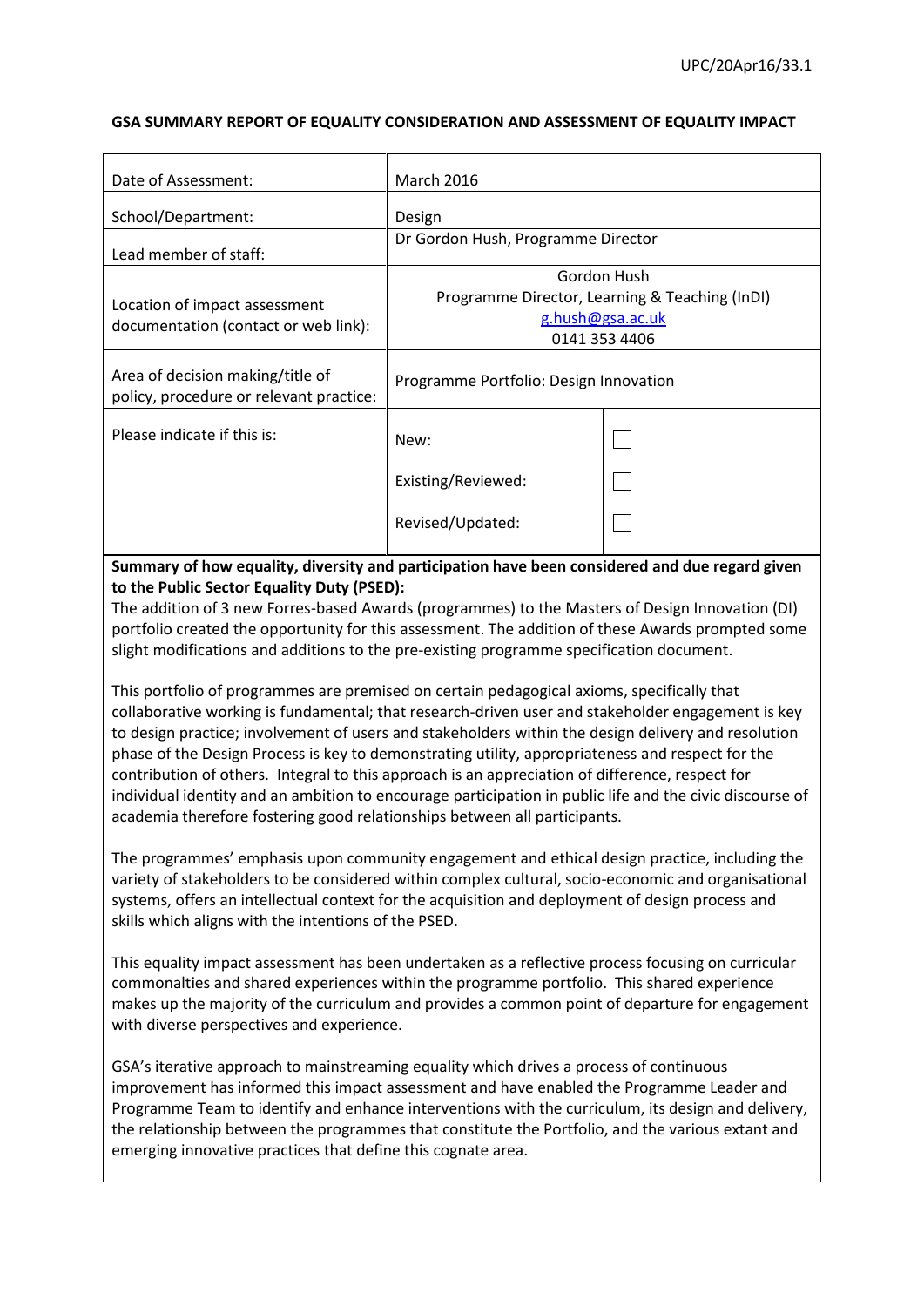### **Evidence used to make your assessment:**

Given the relatively small size of the cohort it is recognised that statistical analysis can be misleading and problematic due to data protection requirements. It is therefore difficult to identify specific trends in respect of protected characteristics. However, it can be identified that the cohort is predominantly female, with the majority of students aged between 23 and 30. Where disability has been disclosed an IRF has been put in place to inform programme level reasonable adjustments.

Since the inauguration of the portfolio of programmes in 2012 student numbers have grown. As part of this growth there has been an awareness of the need to achieve a broad cultural constituency across the cohort. Currently students represent 17 nationalities. Maintaining a diverse cohort and consequently a range of cultural perspectives and experience on the programme is central to the pedagogical approach. The new winter school will further support the delivery of this ambition.

Although, as identified above, it is difficult to undertaken statistical analysis it is important to note that a small and disparate cohort is in itself considered by students recruited to the programme to have a positive impact on their experience and this value is highlighted in student feedback.

# **Outline any positive or negative impacts you have identified:**

The underpinning pedagogical philosophy of the DI programmes is the proposal that design, as a social practice, is not merely a process for the manufacture of objects, services and experiences, but a way of understanding the inhabitants of the world and their beliefs and behaviours. The practice of design is a process of discovering and valuing knowledge of others, and of oneself in relation to those others.

In operationalising this pedagogical philosophy through curriculum design and delivery, assessment, feedback and student engagement, equality consideration and positive equality impact become an integral element of student and staff interactions and central to student experience and achievement, thus advancing equality and fostering good relations for all those engaged in the programmes, regardless of protected characteristic or background. A range of examples of how this is achieved are contained within the full equality impact assessment report.

Notwithstanding, to ensure that this pedagogical philosophy is delivered effectively and to enhance positive impact actions have been identified and are set out in the section below.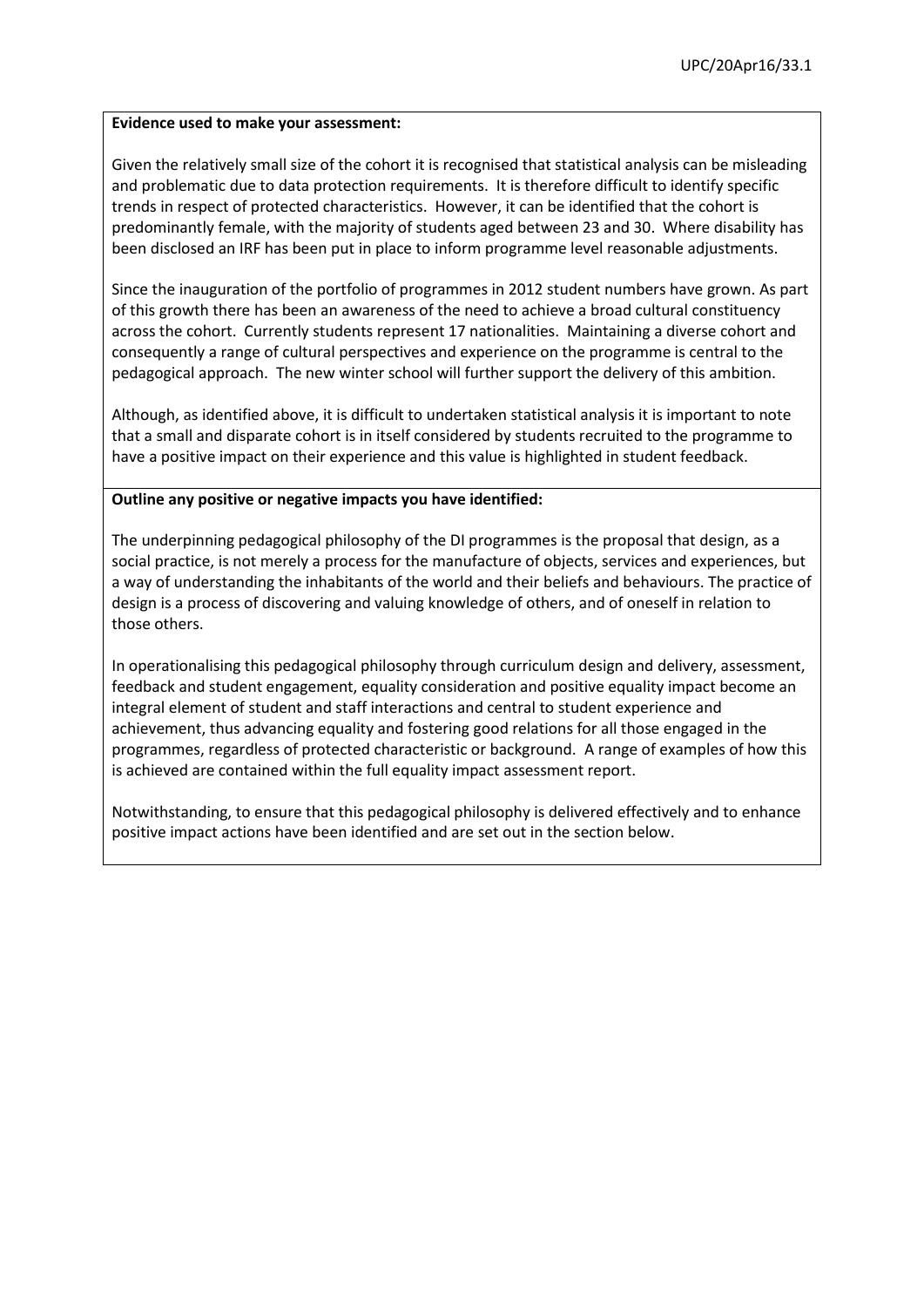|        |  |  |  |  | Summary of the actions you have taken or plan to take as a result: |  |
|--------|--|--|--|--|--------------------------------------------------------------------|--|
| $\sim$ |  |  |  |  |                                                                    |  |

(Please attach your action plan)

| Activity/task                                                                                                                                                                                                                   | <b>Equality Impact</b>                                                                                                                                                                                                                                              | Person<br>responsible                            | <b>Timeframe</b>                            |
|---------------------------------------------------------------------------------------------------------------------------------------------------------------------------------------------------------------------------------|---------------------------------------------------------------------------------------------------------------------------------------------------------------------------------------------------------------------------------------------------------------------|--------------------------------------------------|---------------------------------------------|
| Identify ways in which Winter School can contribute to the<br>recruitment of be utilised a more diverse and culturally<br>heterogeneous cohort, with a particular focus on male students.                                       | To support individual learning within a culture of national, ethnic and<br>gendered diversity to enhance the advancing of equality and fostering of<br>good relations through the programme pedagogical philosophy                                                  | Programme<br>Director and<br>Programme<br>Leader | Dec '16                                     |
| Identify and implement a more meaningful system for capturing<br>and monitoring information relating to Protected Characteristics<br>and the on-going iteration of the EIA associated with these                                | Enable staff to develop a more iterative system for identifying ways to<br>mainstream equality consideration in programme development in order to<br>meet the needs of people from protected characteristic groups whilst<br>maintaining the pedagogic environment  | Programme<br>Leader                              | September 16 with<br>review September<br>17 |
| Develop and refine ILOs that maintain programme quality while<br>enhancing student experience and supporting a wider variety of<br>individual learning styles, approaches and behaviours.                                       | To align academic efficacy more closely with the requirements of the PSED<br>in terms of the needs and experience of students with protected<br>characteristics.                                                                                                    | Programme<br>Leader in DI                        | Oct '16                                     |
| Identify ways of working with the student cohort to formulate<br>project teams and collaborative working groups based on an<br>appreciation of individual talent, experiences and circumstance.                                 | Providing enhanced opportunities for students to appreciate, value and<br>learn from the individual skills, experiences and capacities of their peers,<br>fostering good relations.                                                                                 | Programme<br>Team                                | Sept '16                                    |
| Identify ways of increasing discussion with students around<br>"identity formation" as they progress in order to more fully<br>acknowledge and incorporate personal circumstance and<br>aspiration in professional goal setting | Allowing the student voice a greater role in the formulation of individual<br>aspiration and professional goal-setting in a manner that acknowledges<br>and incorporates personal circumstance more appropriately and<br>supportively will advance equality.        | Programme<br>Team                                | Sept '16                                    |
| Expand the understanding of design as an epistemological practice<br>through a dedicated seminar focused upon the appreciation of<br>others                                                                                     | Foster greater understanding of individual contributions to cohort<br>experience and group learning accomplishments.                                                                                                                                                | PL and Studio<br>Leader                          | Sept '16                                    |
| Develop Winter School as a pedagogic resource that enhances<br>recognition of individual and cultural identity and fosters good<br>relationships between students on this basis                                                 | Foster cross-cultural and multi-ethnic appreciation of personal and group<br>difference, learning styles and ways of working.                                                                                                                                       | Programme<br>Director and<br>Programme<br>Leader | Jan '17                                     |
| Develop pedagogic structures that facilitate inter-institutional<br>forms of collaboration that build upon Stage 1 Parallel Project<br>(with NYC and Tokyo) and Stage 2 Winter School.                                          | Advance student opportunity and foster good relations through curricular<br>structures which by promoting greater appreciation of individual and cultura<br>diversity and acknowledgement of multifarious forms of learning and<br>contribution to group endeavour. | Programme<br>Director and<br>Programme<br>Leader | Sept '17                                    |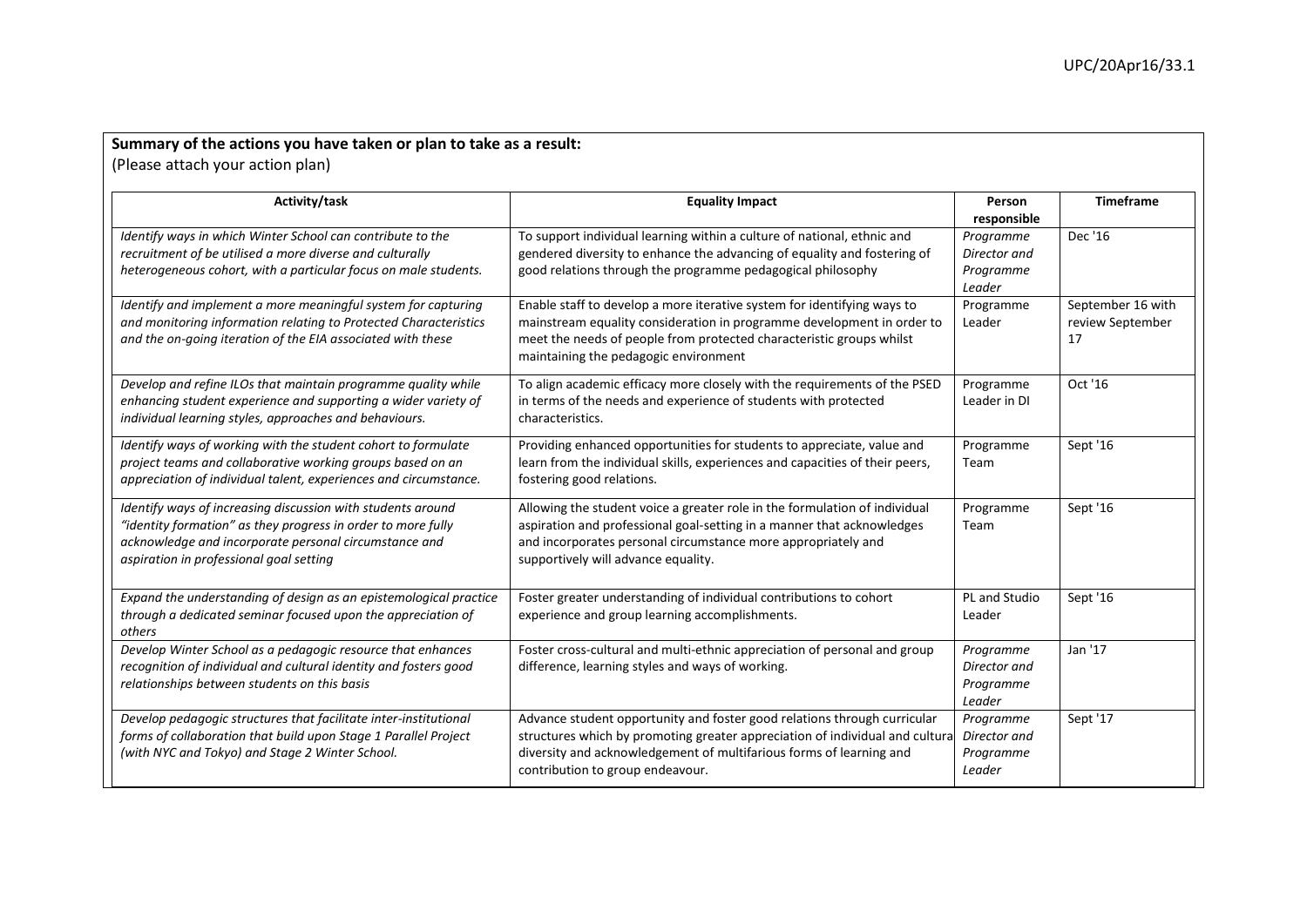| Develop dedicated section of the Handbook for each award that<br>explores and explains the concept of "working with others"                                                                                                                                                                          | Highlight importance of respect for others and their experiences and<br>capacities to foster good working relationships within the cohort.                                                                                                                       | PL and Subject<br>Leads                | Sept '16                             |
|------------------------------------------------------------------------------------------------------------------------------------------------------------------------------------------------------------------------------------------------------------------------------------------------------|------------------------------------------------------------------------------------------------------------------------------------------------------------------------------------------------------------------------------------------------------------------|----------------------------------------|--------------------------------------|
| Develop a student seminar that bridges Stage 2 into Stage 3 as a<br>means of helping students to reflect on and articulate more clearly<br>their group learning experiences as a basis for continued individual<br>exploration through both autonomous study and within the<br>curricular framework. | Encourage the development of skills in working with others, self-<br>awareness and professional skills through engagement with difference.                                                                                                                       | PL and Studio<br>Leader                | Sept '16                             |
| Explore how a Learning Agreement signed by individual students<br>might support students to define their aspirations and take<br>responsibility for learning appropriately at post graduate level in<br>the context of the programme and its pedagogical philosophy.                                 | Foster awareness and appreciation of student contribution to learning<br>process and wider and diverse cohort environment                                                                                                                                        | Programme<br>Leader                    | Sept '16 and review<br>Sept '17      |
| Introduction into Handbook of each award of a Glossary section<br>highlighting and explaining key terms and vocabulary                                                                                                                                                                               | Improve access to learning materials and their utilisation through<br>facilitating ease of access to terminology and concepts used by the cohort,<br>supporting learning for all students regardless of protected characteristic<br>groups                       | PL and Subject<br>Leads                | Sept '16                             |
| Revisit all Handbooks and course feedback materials to ensure use<br>of "plain English" and avoidance of extraneous terminology in<br>student facing documents.                                                                                                                                      | As above                                                                                                                                                                                                                                                         | Programme<br>Leader &<br>Subject Leads | Sept '16                             |
| Ensure that ILOs for each Stage are part of that Stage Briefing and<br>are specifically related to project work                                                                                                                                                                                      | Advancing equality by improving understanding of learning requirements<br>locating these in context of self-understanding and ambition, providing<br>positive impact for all protected characteristic groups                                                     | PL and<br>Programme<br>Team            | Sept '16                             |
| Supporting the role of the Student Rep implement discourse on<br>programme development into SSCCs as a means of enshrining<br>student experience in pedagogic structures.                                                                                                                            | Advancing equality and fostering good relations through ensuring student<br>experience and feedback is a driver of curricular evolution                                                                                                                          | PL and<br>Programme<br>Team            | Sept '16, to be<br>reviewed Sept '17 |
| Pilot, for Forres based students, fortnightly seminars to capture<br>and learn from students' learning experience in a remote location<br>and as part of a small cohort.                                                                                                                             | Through collaborative inquiry, students' experience will inform curricular<br>evolution, ensuring parity of experience for a remotely located cohort, in a<br>way which advances equality and fosters good relations for all protected<br>characteristic groups. | PL and Subject<br>Leads                | Sept '16 and<br>reviewed Sept '17    |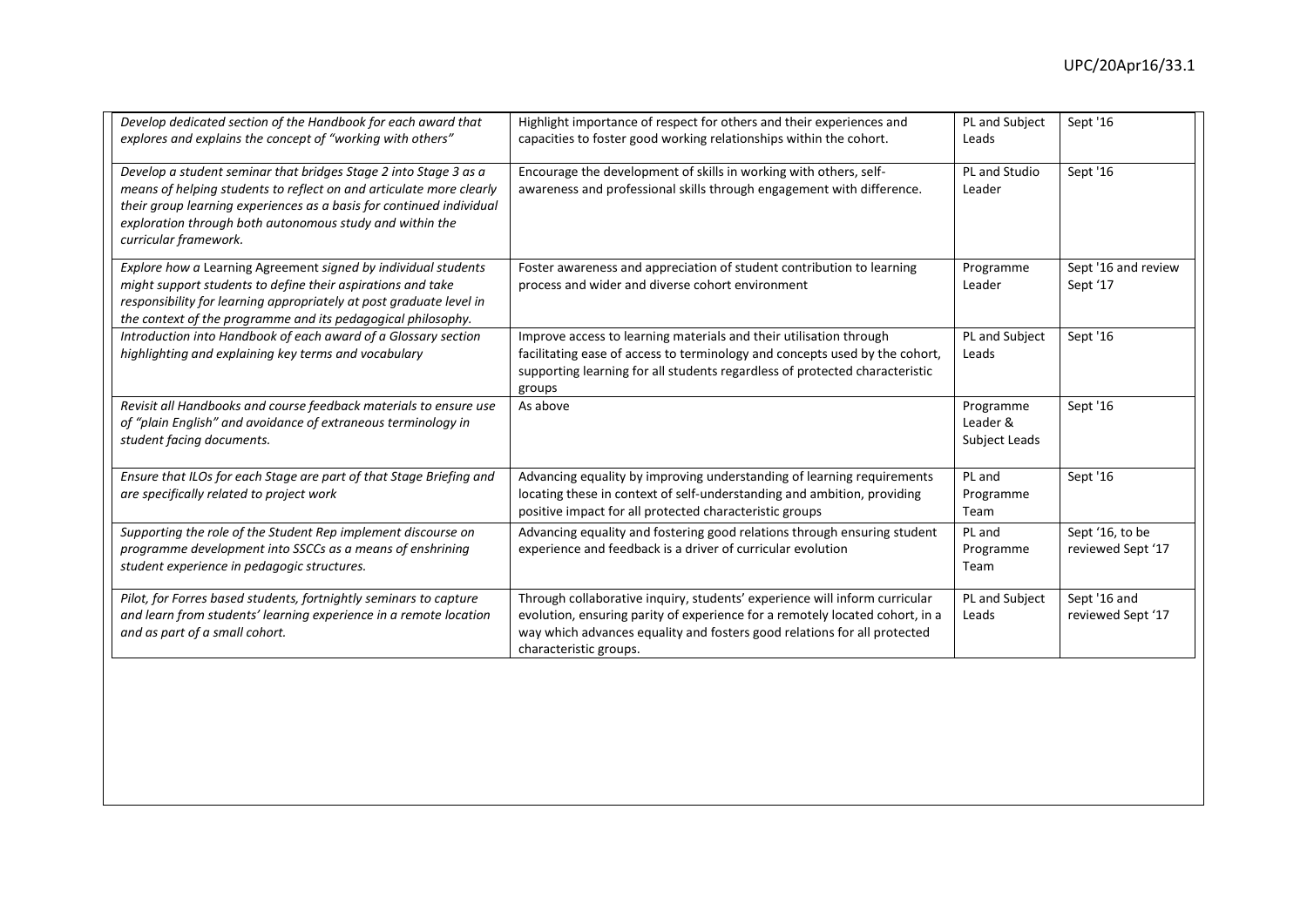| <b>Action</b>                                                                                                                                                                                                     | <b>Outcome</b>                                                                                                                                                       | Person<br>responsible       | <b>Timeframe</b> |
|-------------------------------------------------------------------------------------------------------------------------------------------------------------------------------------------------------------------|----------------------------------------------------------------------------------------------------------------------------------------------------------------------|-----------------------------|------------------|
| Ensure that Programme Handbooks distinguish clearly between<br>Formative and Summative feedback, and the role of these terms<br>respectively in student learning.                                                 | Improve student understanding and capacity to engage with both<br>curriculum and its demands, and the programme team in their support of<br>the attainment of these. | PL and<br>Programme<br>Team | Sept '16         |
| Continue to participate in CRS/Electives review by Head of L&T with<br>a view to improving their delivery and relevance to DI portfolio<br>students and their ambitions for study, both in Glasgow and<br>beyond. | Improve student choice, self-determination of learning aspirations and<br>relationship to personal and professional ambitions                                        | Programme<br>Leader         | Ongoing          |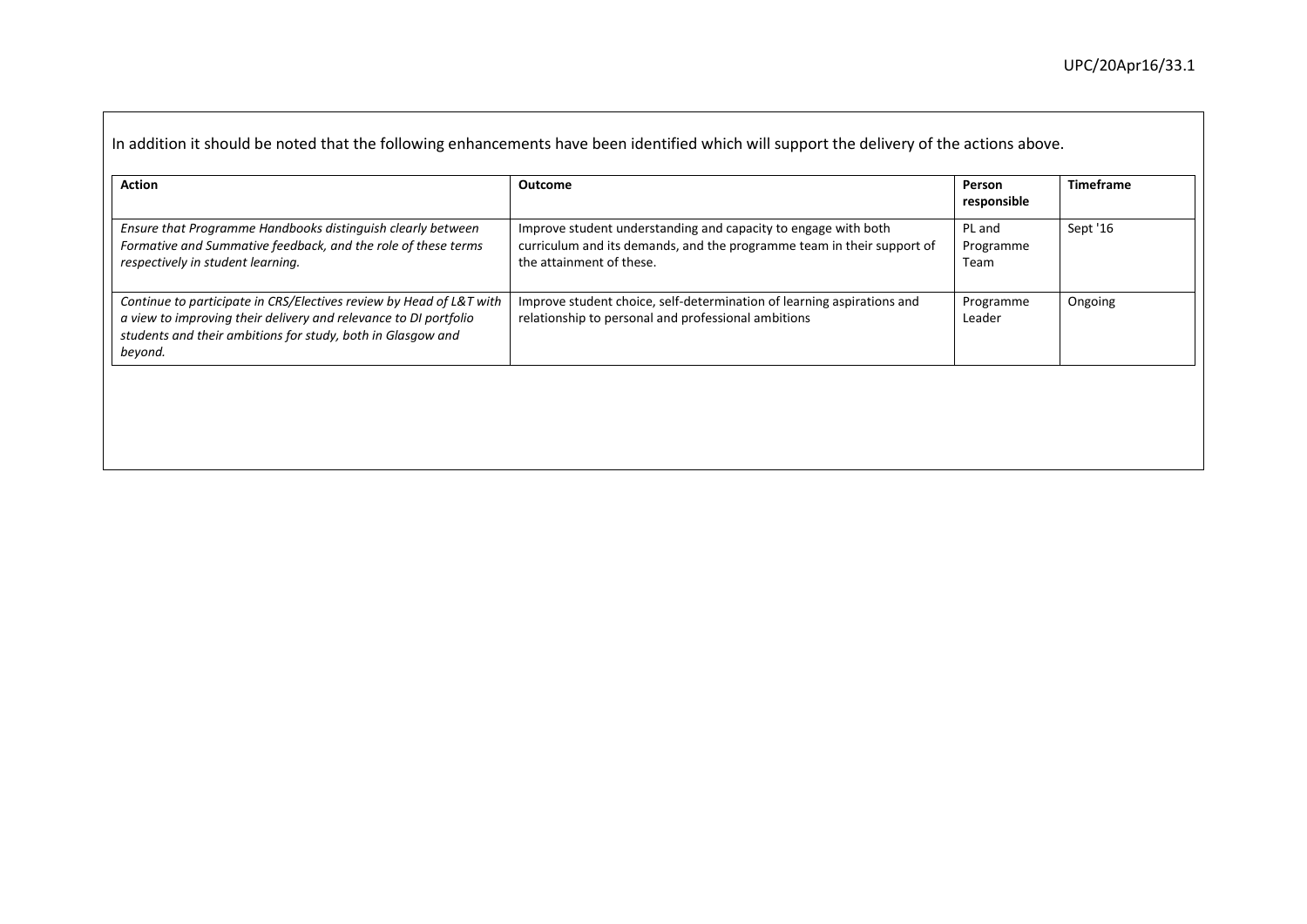# **Summary of what you anticipate will change as a result of your actions and where/when these will be reported and reviewed:**

The DI portfolio of programmes will build on current positive equality impact to further enrich the student experience, ensuring that delivery of its pedagogical philosophy continues to advance equality and foster good relations.

### **How will these changes contribute to the delivery of GSA's equality outcomes:**

Delivery will contribute to Equality Outcomes (1), (2) and (7) through the appreciation of difference, respect for individual identity and the encouragement of participation in public life fostered through the programmes' pedagogical philosophy.

There is also potential to contribute to Equality Outcome (8) as a result of the programmes' ambition to recruit a diverse cohort and to contribute to Equality Outcome (6) by taking account of the need to increase the diversity of programme staff alongside that of the programmes' cohorts.

# **The outcome of your assessment:**

| No action $-$ no potential adverse impact                        |  |
|------------------------------------------------------------------|--|
| Amendments or changes to remove barriers/promote positive impact |  |
| Proceed with awareness of adverse impact                         |  |

#### **Sign-off, authorisation and publishing Review Lead**

| Name      | Dr Gordon Hush                                 |
|-----------|------------------------------------------------|
| Position  | Programme Director, Learning & Teaching (InDI) |
| Signature | Dr Gordon Hush                                 |
| Date      | 14.04.2016                                     |

# **Executive Lead**

| Name      | <b>Barbara Ridley</b>                                |
|-----------|------------------------------------------------------|
| Position  | Deputy Head, School of Design, Glasgow School of Art |
| Signature | <b>B.M.Ridley</b>                                    |
| Date      | 14th April 2016                                      |

# **Equality Lead (Head of Student Support and Development)**

| $\sim$<br>ייי<br>5.5 | .<br>ππre |  |  |  |  |  |  |  |
|----------------------|-----------|--|--|--|--|--|--|--|
|                      |           |  |  |  |  |  |  |  |